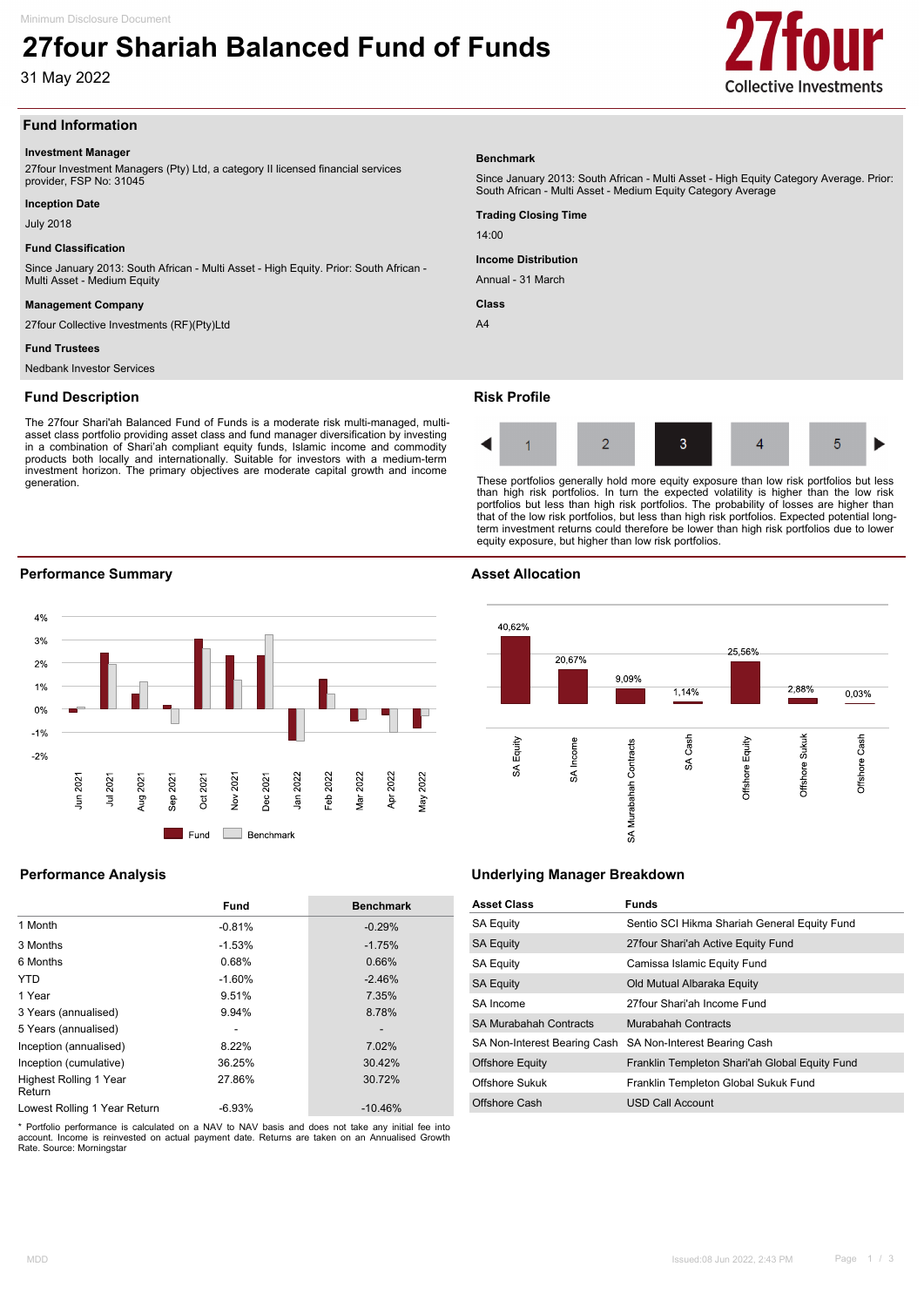# **Performance Summary**

|           | 2018                     | 2019     | 2020     | 2021     | 2022                     |
|-----------|--------------------------|----------|----------|----------|--------------------------|
| January   | $\overline{\phantom{a}}$ | 0.03%    | 0.11%    | 2.99%    | $-1.33%$                 |
| February  | $\overline{\phantom{a}}$ | 2.95%    | $-4.15%$ | 3.13%    | 1.28%                    |
| March     | $\overline{\phantom{a}}$ | 1.49%    | $-6.31%$ | 2.24%    | $-0.50%$                 |
| April     | $\overline{\phantom{a}}$ | 1.40%    | 7.00%    | 0.60%    | $-0.23%$                 |
| May       | $\overline{\phantom{a}}$ | $-2.28%$ | $-0.36%$ | 0.44%    | $-0.81%$                 |
| June      | $\overline{\phantom{a}}$ | 2.26%    | 3.05%    | $-0.13%$ | $\overline{\phantom{a}}$ |
| July      | 0.36%                    | $-1.15%$ | 1.96%    | 2.44%    | $\blacksquare$           |
| August    | 4.50%                    | 0.15%    | 1.02%    | 0.66%    | $\blacksquare$           |
| September | $-1.70%$                 | 0.59%    | $-1.29%$ | 0.18%    | $\overline{\phantom{a}}$ |
| October   | $-1.85%$                 | 2.82%    | $-2.63%$ | 3.05%    | $\overline{\phantom{a}}$ |
| November  | $-2.66%$                 | $-1.01%$ | 5.36%    | 2.32%    | $\blacksquare$           |
| December  | 0.50%                    | 0.79%    | 2.76%    | 2.31%    | $\overline{\phantom{a}}$ |
| Year      | $-1.01%$                 | 8.20%    | 5.86%    | 22.11%   | $-1.60%$                 |

# **Risk Analysis Investment Terms**

**2019/03/31 :** 2.19 cents per unit

|                         | <b>Fund</b> | <b>Benchmark</b> |
|-------------------------|-------------|------------------|
| Volatility (annualised) | 8.34%       | 10.07%           |
| % Positive Months       | 65.96%      | 65.96%           |
| % Negative Months       | 34.04%      | 34.04%           |
| <b>Best Month</b>       | 7.00%       | 9.60%            |
| Worst Month             | $-6.31%$    | $-9.99%$         |
| Average Negative Months | $-1.77%$    | $-2.21%$         |
| Maximum Drawdown        | $-10.30%$   | $-14.09%$        |
| <b>Tracking Error</b>   | 3.21%       |                  |
| Sharpe Ratio            | 0.31        |                  |

| <b>Initial Fee</b>                 | $0.00\%$                                                |
|------------------------------------|---------------------------------------------------------|
| Annual Management Fee              | 0.40% excl VAT                                          |
| Minimum Investment Size            | R5000 lump sum or R500 monthly debit order              |
| <b>Income Distribution</b>         | <b>Shari'ah Advisory Committee</b>                      |
| 1st working day after declaration  | Mufti Ahmed Suliman (Chairman)<br>Mufti Mohammed Ashraf |
| 2021/03/31: 3.34 cents per unit    | Mufti Zaid Haspatel                                     |
| $2020/03/31 + 4.93$ cents ner unit |                                                         |

**Fees**

\* The Sharpe ratio is used to indicate the excess return the portfolio delivers over the risk free rate per unit of risk adopted by the fund and STeFI is used as risk-free rate.

# **Disclaimer**

This portfolio operates as a white label under the 27four Collective Investments (RF) Pty Ltd, which is governed by the Collective Investment Schemes Control Act.

Collective Investment Schemes in Securities (CIS) should be considered as medium to long-term investments. The value may go up as well as down and past performance is not necessarily a guide to future performance. CIS's are traded at the ruling price and can engage in scrip lending and borrowing. The collective investment scheme may borrow up to 10% of the market value of the portfolio to bridge insufficient liquidity. There is no guarantee in respect of capital or returns in a portfolio. A CIS may be closed to new investors in order for it to be managed more efficiently in accordance with its mandate.

CIS prices are calculated on a net asset basis, which is the total value of all the assets in the portfolio including any income accruals and less any permissible deductions (brokerage, STT, VAT, auditor's fees, bank charges, trustee and custodian fees and the annual management fee) from the portfolio divided by the number of participatory interests<br>(units) in issue. Forward pricing is used. The Fund's Total Expense Ratio (TER) reflects<br>the percentage of the average Net Asset Va charges, levies and fees related to the management of the portfolio. A higher TER does not necessarily imply a poor return, nor does a low TER imply a good return. The current TER cannot be regarded as an indication of future TER's. During the phase in period TER's do not include information gathered over a full year. A schedule of fees, charges and maximum commissions is available on request from the Investment Manager

A Fund of Funds is a portfolio that invests in portfolios of collective investment schemes, which levy their own charges, which could result in a higher fee structure for these portfolios. Where a current yield has been included for Funds that derive its income primarily from interest bearing income, the yield is a weighted average yield of all underlying interest bearing instruments as at the last day of the month. This yield is subject to change as market rates and underlying investments change. Where foreign securities are included in a portfolio there may be potential constraints on liquidity and the repatriation of funds, macroeconomic risks, political risks, foreign exchange risks, tax risks, settlement risks; and potential limitations on the availability of market information. The investor acknowledges the inherent risk associated with the selected investments and that there are no guarantees.

Please note that all documents, notifications of deposit, investment, redemption and switch applications must be received by 27four by or before 13:00 (SA), to be transacted at the net asset value price for that day. Where all required documentation is not received before the stated cut-off time 27four shall not be obliged to transact at the net asset value price as agreed to. Funds are priced at either 3pm or 5pm depending on the nature of the Fund. Prices are published daily and are available on the 27four platform services website

Performance has been calculated using net NAV to NAV numbers with income reinvested. The investment performance is calculated by taking the actual initial fees and all ongoing fees into account for the amount shown and income is reinvested on the reinvestment date. The performance for each period shown reflects the return for investors who have been fully invested for that period. Individual investor performance may differ as a result of initial fees, the actual investment date, the date of reinvestments and dividend withholding tax. Full performance calculations are available from the Investment Manager on request.

Transaction Costs (TC) is the percentage of the value of the Fund incurred as costs relating to the buying and selling of the Fund's underlying assets. Transaction costs are a necessary cost in administering the Fund and impacts Fund returns. It should not be considered in isolation as returns may be impacted by many other factors over time including market returns, the type of Fund, investment decisions of the investment manager and the TER

For any additional information such as fund prices, brochures and application forms please go to www.27four.com.

This document is for information purposes only and does not constitute or form part of any offer to issue or sell or any solicitation of any offer to subscribe for or purchase any particular investments. Opinions expressed in this document may be changed without notice at any time after publication. We therefore disclaim any liability for any loss, liability, damage (whether direct or consequential) or expense of any nature whatsoever which may be suffered as a result of or which may be attributable directly or indirectly to the use of or reliance upon the information.

# **TER Breakdown**

| Management Fee                   | 0.46%    |
|----------------------------------|----------|
| <b>Performance Fees</b>          | $0.00\%$ |
| Other Cost                       | 0.90%    |
|                                  |          |
| <b>Total Expense Ratio (TER)</b> | 1.36%    |
| Transaction Cost (TC)            | 0.13%    |